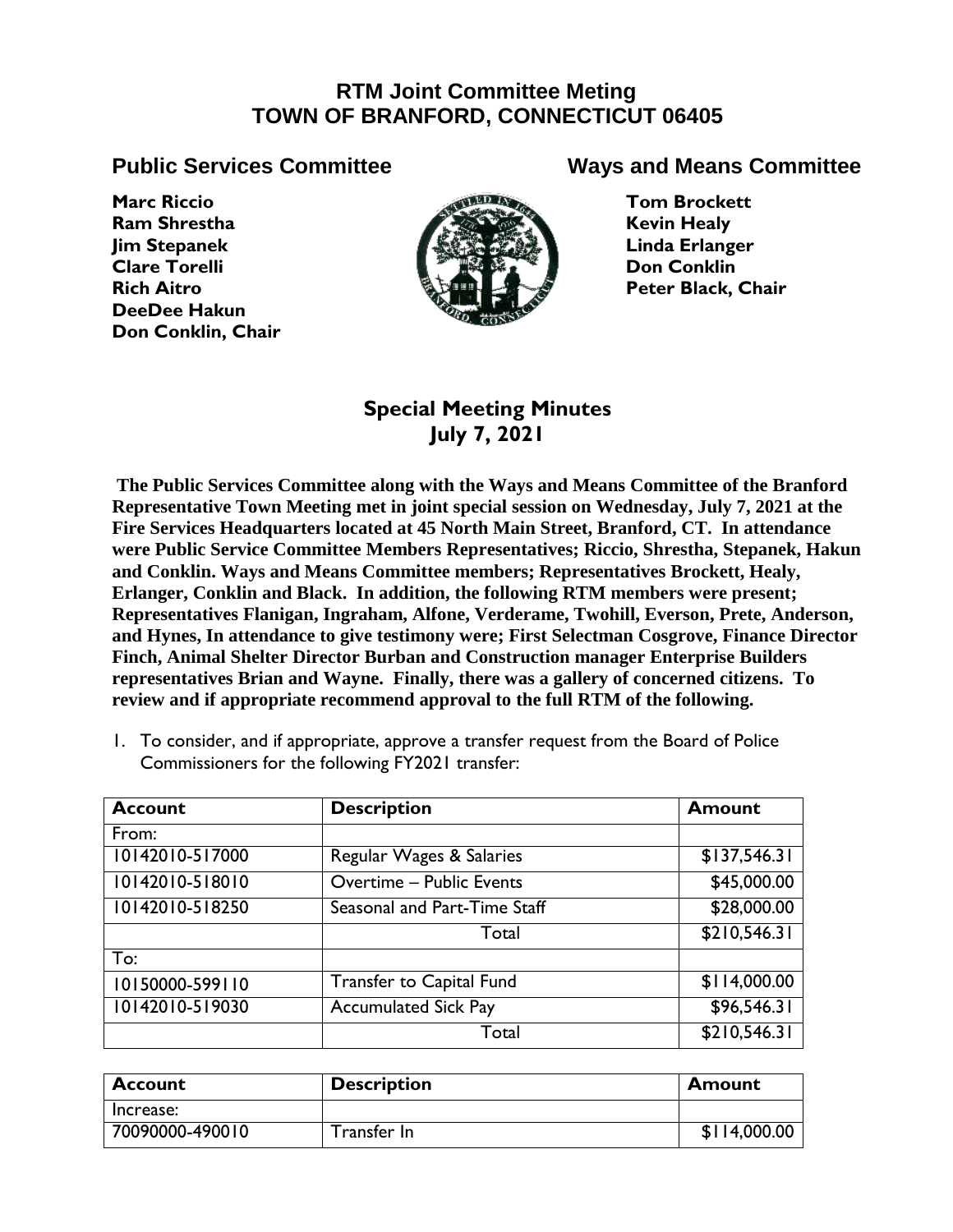| Increase:             |                      |              |
|-----------------------|----------------------|--------------|
| 70042010-579350-21221 | <b>Vehicles</b>      | \$72,000.00  |
| 70042010-579250-21239 | PD Vehicle Equipment | \$42,000.00  |
|                       | Total                | \$114,000.00 |

Committee Chair Conklin presented the above. Moved by Representative Riccio, second by Representative Stepanek and approved unanimously.

2. To discuss the Dan Cosgrove Animal Shelter facility expansion appropriation, and consider, and if appropriate, approve the following transfer requests and resolutions:

> **Resolved:** To recommend to the RTM an appropriation from increased undesignated fund balance in the amount of \$650,000. This transfer will increase the Fiscal year 2021 General Fund budget from \$118,867,730 to \$119,517,730 and will be used to partially fund the animal shelter renovation.

In addition, approve the following transfer to reflect the impact on the general fund and capital fund.

#### General Fund Transfer

| Increase:       |                                           |           |
|-----------------|-------------------------------------------|-----------|
| 10190000 480296 | <b>Fund Balance Appropriation</b>         | \$650,000 |
|                 |                                           |           |
| Increase:       |                                           |           |
| 10150000 599121 | Transfer to Municipal Facilities Fund 720 | 650,000   |

Fund 720 Appropriation Adjustments

| Increase:             |                                 |             |
|-----------------------|---------------------------------|-------------|
| 72042060 480290 18500 | Donations & Contributions       | 585,500     |
| 72042060 490010 18500 | Transfer In - General Fund      | 650,000     |
|                       |                                 |             |
| 72090000 490040 18500 | <b>Bond Proceeds</b>            | 464,500     |
|                       | <b>TOTAL</b>                    | \$1,700,000 |
|                       |                                 |             |
| Increase:             |                                 |             |
| 72042060 xxxxx 18500  | <b>Various Expense Accounts</b> | \$1,700,000 |

3. To consider and act on the following proposed resolution:

"RESOLUTION AMENDING A RESOLUTION APPROPRIATING \$2,895,000 FOR THE RENOVATION AND EXPANSION OF THE BRANFORD ANIMAL SHELTER AND AUTHORIZING THE ISSUE OF \$2,895,000 BONDS OF THE TOWN TO MEET SAID APPROPRIATION